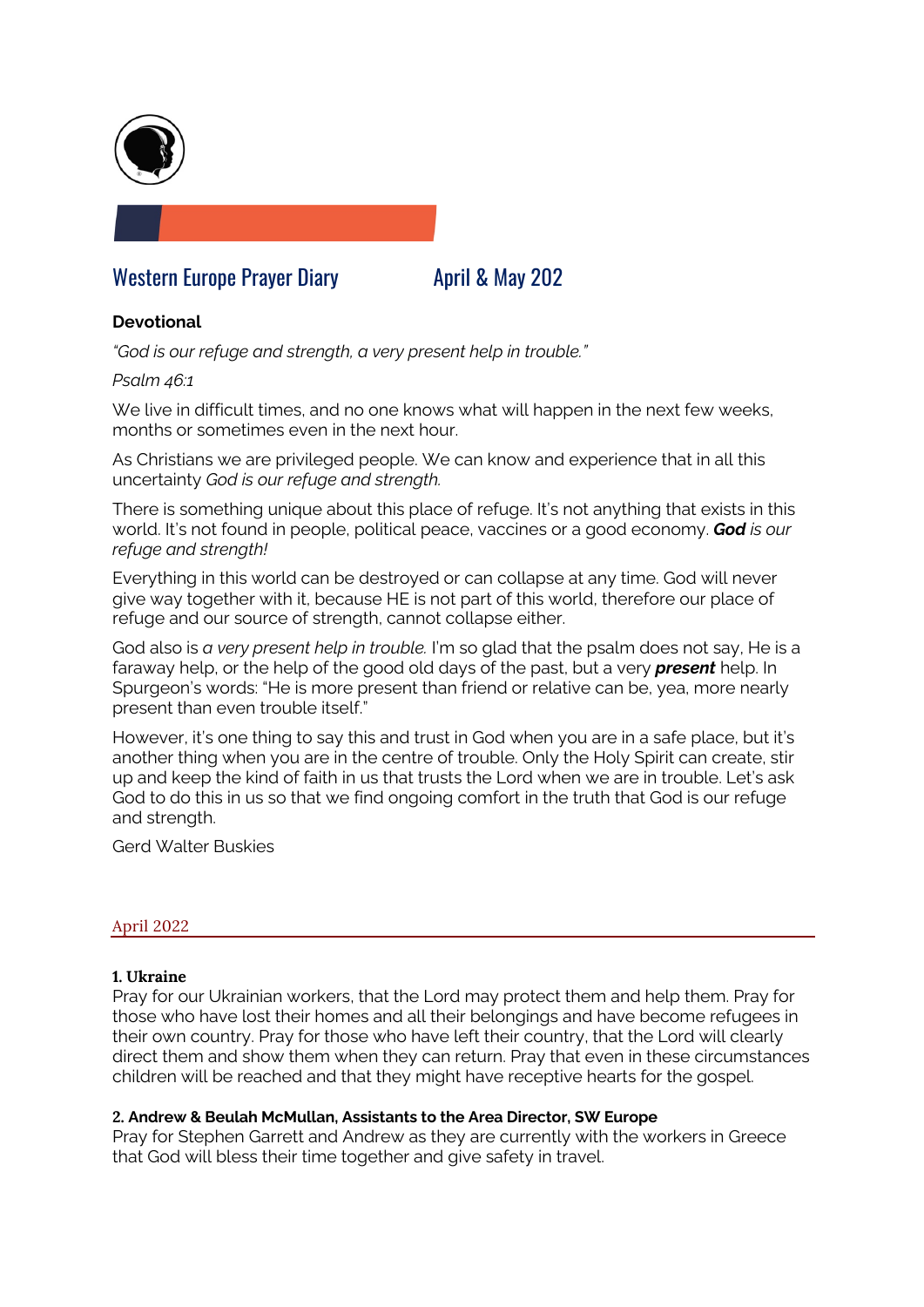# **3. Germany**

Please pray for Benjamin Sudermann who has accepted the challenge to prepare 10,000 gospel packs for churches and organisations. Pray that they will end up in the hands of children in the Ukraine, and that many lives will be spirtitually changed.

# **4. Linda Corry, Director of Training ministries, Europe**

Pray for the Western European Education Advisory Group meetings planned online today and tomorrow. We need God's wisdom as we discuss and plan CEF training ministries in this part of Europe.

# **5. Lithuania**

Pray for the reaching of more local and refugee children with the Gospel at Easter time. Pray that reading Do You Wonder Why? booklets will lead children to Jesus, and they will trust Him as their Saviour and Lord.

# **6. Switzerland**

Thank the Lord for the German magazine "Ideenplus". We have about 220 subscribers who use lessons for their Sunday schools and outreach to children. Please pray for the team who develops the magazine - God's help, wisdom and strength for this important task is needed.

# **7. Latvia**

Please pray for our ministry among the refugee children. Every Wednesday afternoon and Friday we have Clubs for children from Ukraine. Pray for more volunteers to help work among these children.

# **8. Great Britain**

Pray that the workers conference weekend would be a refreshing and encouraging time for the whole team as we gather face to face at Kings Park, Northampton for Bible teaching from Jon Drane, seminars from Mark Arnold on Reaching Children with Additional Needs and meeting Vilijam Valentini, Director of IT for CEF Europe.

#### **9. Spain**

We are close to our Easter camp. We have 60 children signed up and a good group of workers and volunteers. Please pray that the Word of God acts in the lives of these children.

#### **10. Gerd-Walter Buskies, European Director**

Today I am preaching again in the Güetli/Switzerland, a local church and Christian camp centre. Thank you for your prayers.

#### **11. Portugal**

Please remember the Bible Knowledge Camp in Vendas Novas, from April 10<sup>th</sup> - 15th. This will be the first camp to be held there in the past 2 years. Also pray for the Bible Knowledge Camp to be held on Terceira in the Azores.

#### **12. Denmark**

Please pray that God will use and bless a Building event with LEGO in Copenhagen today.

#### **13. Gerd-Walter Buskies, European Director**

Today I have an opportunity to present the ministry of CEF Europe at the Beatenberg Bible School. Please pray that the Lord will call some into the work of CEF Switzerland.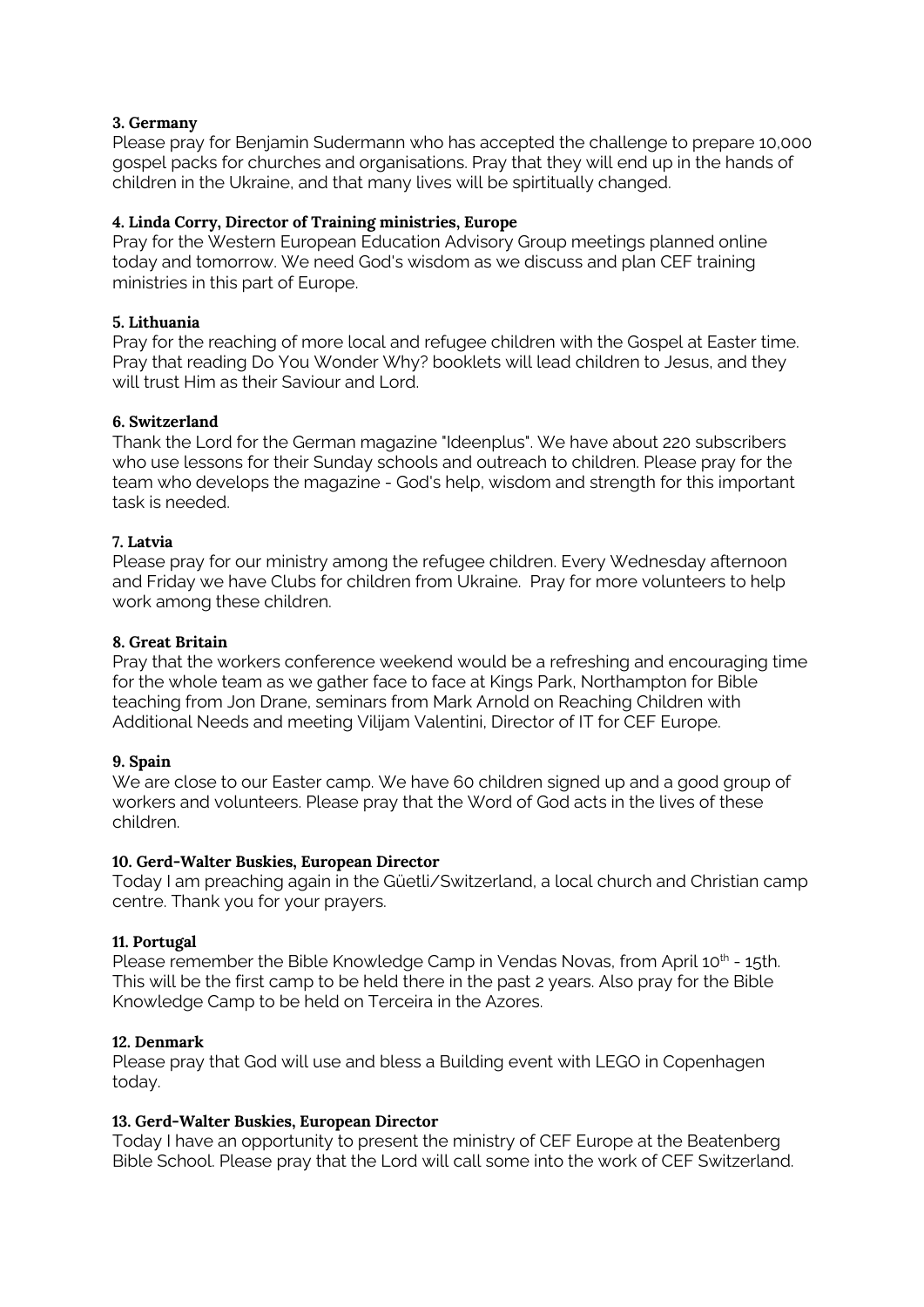# **14. Norwegian Lapland**

We plan to have Easter specials before Easter. Pray that many children will come to hear the Easter message.

# **15. Ireland**

Please pray for our Easter Conference from today until the 18th. Pray that God will call new workers to our vacant areas and counties.

# **16. Stephen & Grace Chambers, Area Directors, NW Europe**

Pray for an assistant to help us as Area Directors in NW Europe. This will help us to really press on in the target countries especially.

# **17. Stephen & Pam Garrett, Area Directors, SW Europe**

Please pray for wisdom to know how best to motivate and support the South West Europe countries to become involved in the Hope for Ukraine Project.

# **18. Vilijam Valentini, Director IT Dept, Europe**

Praise God for the development of the platforms to better communicate the ministry needs of CEF in Ukraine. https://cefeurope.com/hope

# **19. Finland**

Ask God to protect the name of CEF in our country, as there is opposition that seeks to destroy this ministry that has been around for almost 50 years. We need wisdom to know what to do and what not to do, but also to listen, if there is something that we should learn. Please pray that God Himself would clearly stop those who try to hinder the use of CEF literature in the Finnish Lutheran churches.

### **20. Belgium & Luxembourg**

Praise God for the peaceful and unified General Assembly held in March.

# **21. Chris & Lynn Holt, Member Care Europe**

Pray that God will help Chris & Lynn refine the draft Member Care Code of Practice so that it will become a useful and practical guide to help strengthen the workers throughout Europe and to glorify God as more children are reached with the Gospel.

#### **22. Greece**

Please pray for the redevelopment of the CEF camp centre. We need to rebuild the 3 housing facilities, and turn the old camp house into a dining hall. Please pray for the needed funds to come in, and for the completion of the first phase of the project in time for the summer camps.

#### **23. Sweden**

Today there will be an "Equipped" conference in Gothenburg. Please pray that God will help the team, and speak into the lives of children who come to the children's program.

#### **24. Estonia**

Please ask God to bless our HOPE Good News Clubs for refugee children from Ukraine in Estonia.

#### **25. Iulian Mangalagiu, Assistant European Regional Director**

Please pray for wisdom to know how to organise the responsibilities at our European offices in Romania and Switzerland. We also pray for more workers who can help at the office in Romania.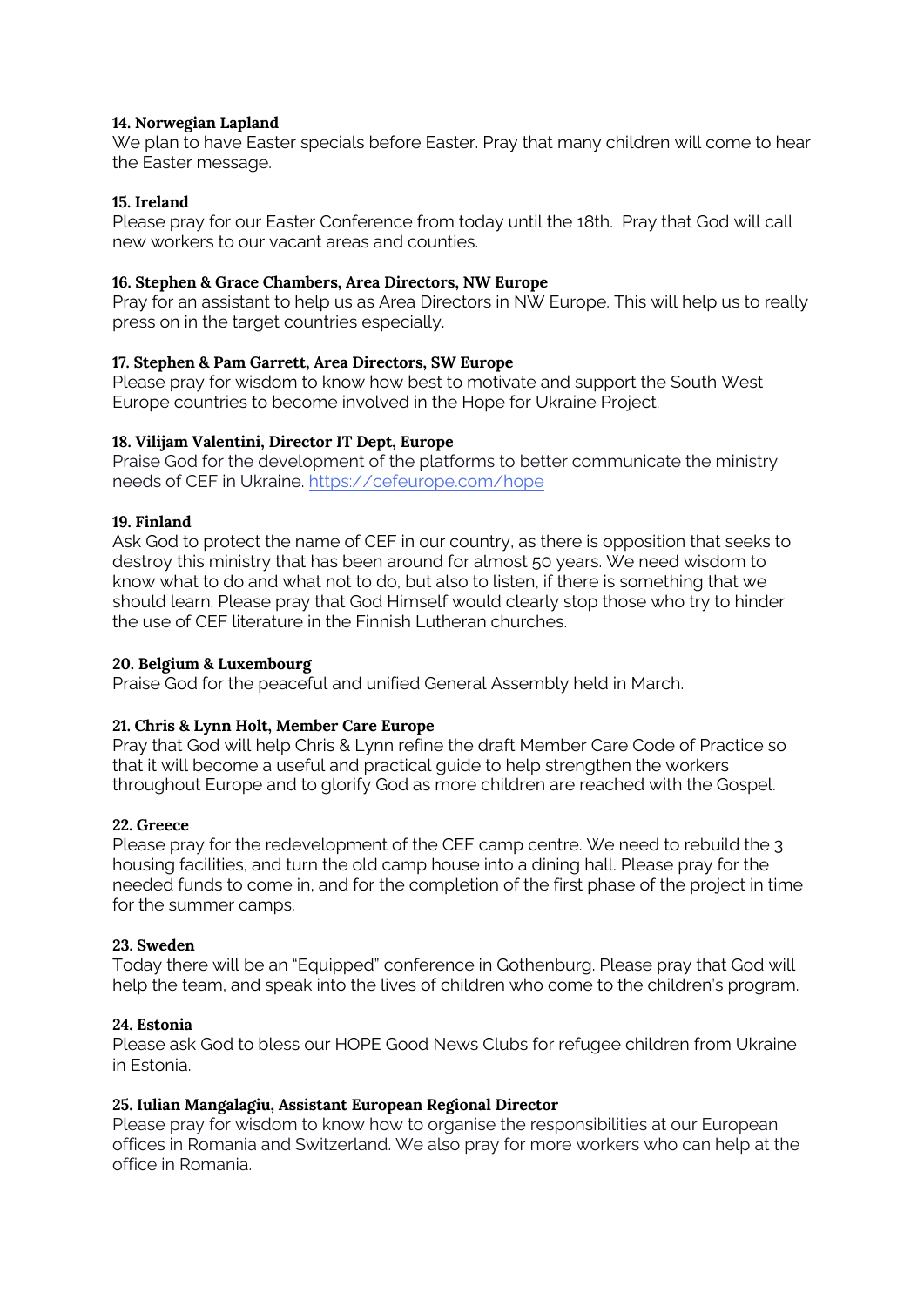### **26. The Netherlands**

We are thankful for the help Illya and Liuba Zadoianchuck from the CEF Ukrainian team have offered in order to help us reach refugee boys and girls. Pray to the Lord for His leading, protection and provision in their mission in the Netherlands.

# **27. Gerd-Walter Buskies, European Director**

Today the European Conference begins at Schönblick in Schwäbisch Gmünd. Please pray for these days and especially for Iulian Mangalagiu. Pray that the Lord will bless him richly as he takes over the regional leadership on May 1.

# **28. Italy**

Pray for a young couple known to the work of CEF Italy, who have expressed an interest in coming to work full-time in the ministry. Ask God to guide their footsteps and to give them assurance of His calling.

# **29. Bogdan Bassara, International Literature Director**

Please continue to pray for Sarah Wagner as she is continuing to get treatment for cancer. Thank the Lord for Sarah Dias, an animator and illustrator that has joined the Multimedia Department for a practical time of training.

# **30. Austria**

Praise God and please also pray for the new GNC started near Vienna, Austria by a volunteer we have been keeping in contact with. Pray now as some Ukrainian children arrive too.

### May 2022

#### **1. Ukraine**

Pray for the *Hope for Ukraine* project. Pray that we will manage to send 100,000 gospel packs to children in Ukraine or at the border region. Pray for 5 million *Do you wonder why booklets* being printed and distributed over the next 12-18 months. Pray especially that the Lord will use this to glorify His name and bring children and whole families to a living faith in Christ.

#### **2. Finland**

Please pray for our five literature ladies: Helena, Sari, Marjo, Elina and Taina. As many of us have another full-time job and many other things going on as well, we need to focus our efforts wisely. May is always busy time for our school teachers (Marjo, Sari), so ask God to give them extra energy and vision for what they do.

#### **3. Spain**

Please continue to pray for more students for the Portuguese/Spanish CMLC this summer.

#### **4. Norwegian Lapland**

We will be planning for 'normal' camps this year. Please pray we will get a cook and young helpers for both camps at the end of June and beginning of July.

# **5. Iulian Mangalagiu, European Regional Director:**

We praise the Lord for providing the finances needed for the project **Hope for Ukraine** so far. Pray with us that God will use His word to turn many children to him in 2022. Europe needs a REVIVAL!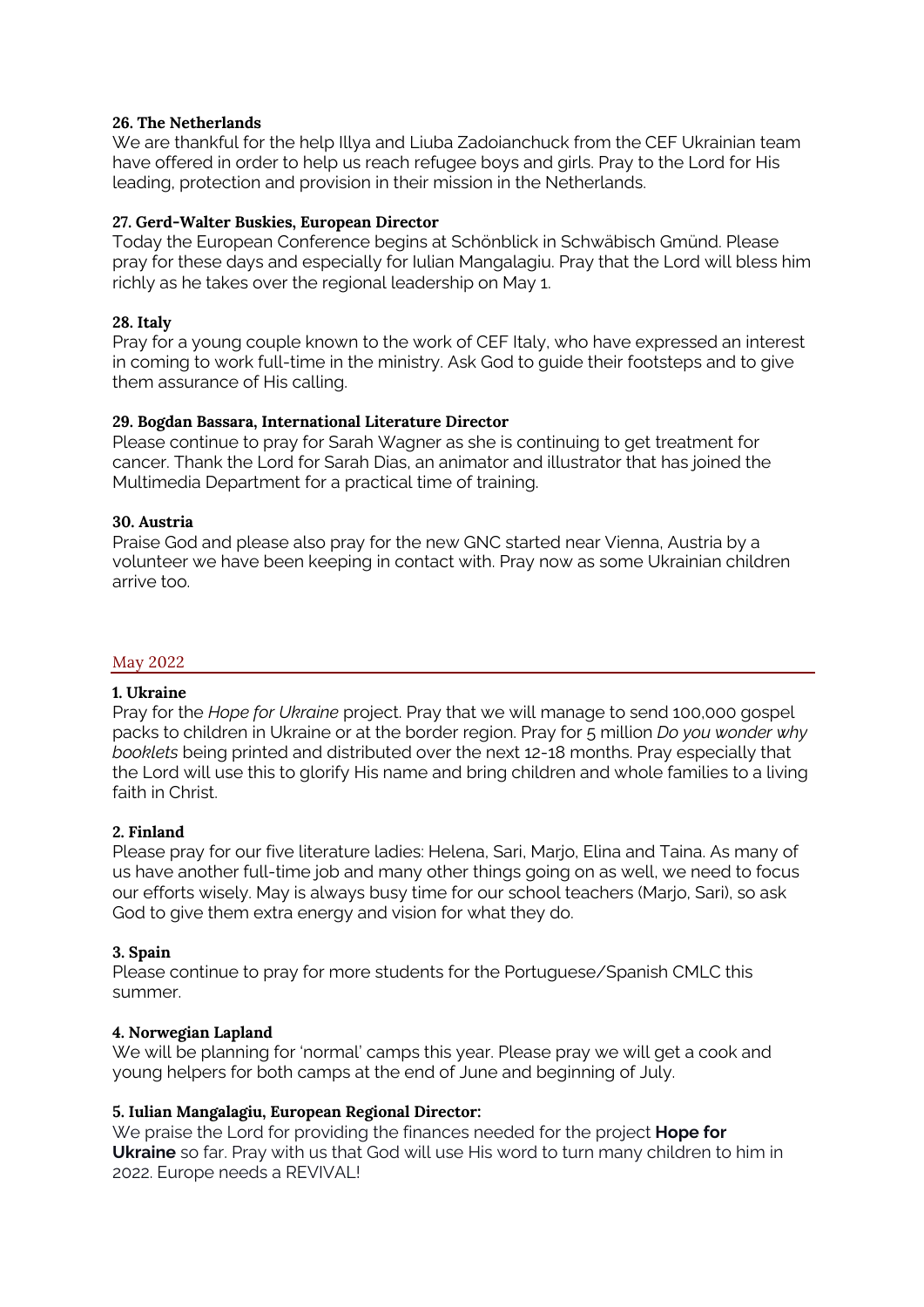# **6. Germany**

We are planning for a CMLC in the autumn this year. Pray that it will be possible to conduct it face to face, and that the Lord will send 20 participants to this training.

# **7. Estonia**

Praise the Lord for our wondersurf/avastajad.net website for children, where they can share their worries and prayer requests.

# **8. Iceland**

Please pray for planning of camp ministry in Iceland this summer. Pray for the leaders and finance needed.

# **9. Stephen & Grace Chambers, Area Directors, NW Europe**

Please pray for planned trips: Norwegian Lapland, Sweden, Romania for CMLC training and Germany. Pray for wisdom regarding trips to Iceland and Austria, and for new contacts of God's choosing to be made.

# **10. Latvia**

Please pray about our preparation for summer ministry and that we will get clear information from the government about what kind of ministry will be possible this summer. We still have some restrictions because of the Covid situation in the country.

# **11. Great Britain**

Pray that we will have an encouraging online Zoom meeting with the workers this afternoon and especially as we meet with Andrea Reger, an intern from Germany to discuss the programme for her visit to Britain in August and September.

#### **12. Lithuania**

Pray for volunteers, especially teens, for summer ministries (day camps, residential camps and 5-day clubs). Pray that we will train them effectively to reach children with the Gospel and to be a good example for the children. We pray that God would raise up new workers from these young people.

#### **13. Belgium & Luxembourg**

Remember Marco & Jose Baan as they take on the interim leadership of Belgium & Luxembourg for the next 3-5 years, as well as leading the work in the Netherlands.

# **14. Stephen & Pam Garrett, Area Directors, SW Europe**

Ask God to give Stephen time during these weeks to prepare his classes for the CMLC intensive training course in Portugal this summer. Some of his subjects are subjects which he has never taught before.

#### **15. Portugal**

Ask God to give much wisdom and strength to Jovanka as she is focusing on the reopening of the local area in the North of Portugal.

#### **16. The Netherlands**

CityKids: the next focus city is Zwijndrecht. A city with a lot of social problems and challenges. Pray that the Lord will bless the work in this area of the country. Over the coming months we will have a period of promotion and training of Christians.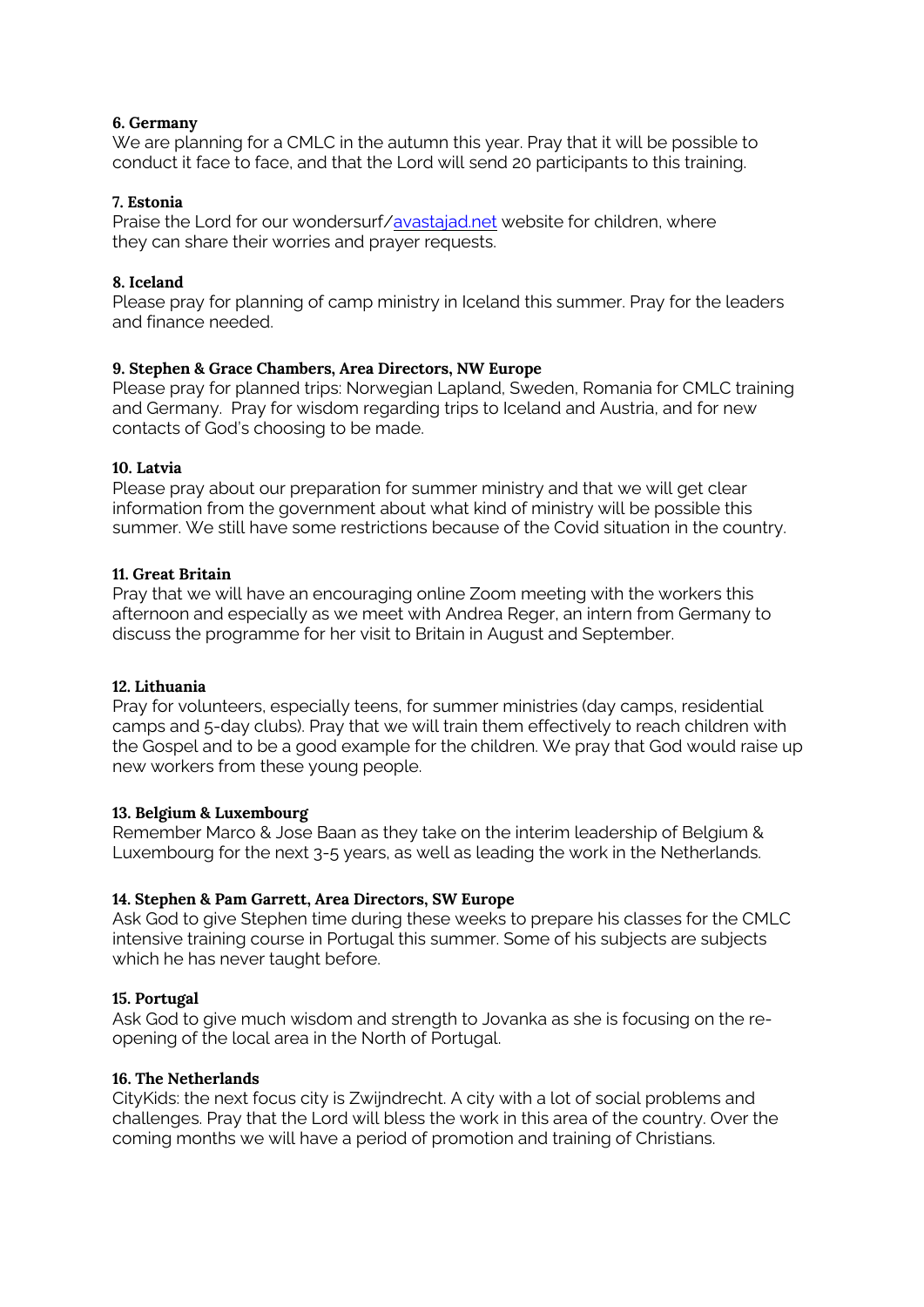# **17. Chris & Lynn Holt, Member Care Europe**

Pray that God will bless Chris & Lynn as they attend a Quiet Day Retreat at High Leigh Conference Centre today with other Member Care providers.

# **18. Sweden**

Pray for that God will send more workers for the harvest among the children of Sweden.

# **19. Switzerland**

Thank the Lord for a specific women's prayer group who are praying diligently every week. We are thankful for all the help received by volunteers - i.e. in book keeping, mass mailing and practical help (dispatching materials).

# **20. Bogdan Bassara, International Literature Director**

Pray for the Hope for Ukraine project and the distribution of 5 million copies of "*Do you wonder why?"* booklet mainly to Ukrainian children, but also to others across Europe.

# **21. Greece**

Covid restrictions and other minor setbacks in the ministry are often the cause of impatience or losing our motivation. Please pray that our wonderful team of workers will have a renewed vision and motivation that flows from God and His calling.

# **22. Vilijam Valentini, Director IT Dept, Europe**

Pray for good ideas on how to redesign and develop the CEF Europe web pages so they can communicate in the right way the vision and goals of CEF, and the importance of reaching girls and boys with the Gospel

# **23. Andrew & Beulah McMullan, Assistants to the Area Director, SW Europe.**

We praise God for the opportunity to share at deputation meetings this month about the work in South-West Europe. Please pray that God will speak into lives and burden them to pray for the work and also support the many financial needs within the area.

# **24. Linda Corry, Director of Training ministries, Europe**

As we begin to move certain CMLC subjects to our online training platform we have a need for writers who can take our current CMLC content and adapt it for an online, selflearning environment. Pray specifically with us for this need and that God will guide the 'right' people to the education department to meet this need.

# **25. Philip & Denise Annett, Leadership Development Dept, Europe**

Please do pray that our new leadership development website will be a great source of blessing, help and encouragement to our European leaders.

# **26. Denmark**

Please pray for a big event from today until the  $29<sup>th</sup>$ , in a major suburb in Copenhagen where all churches and organizations join forces to reach adults and children. CEF will participate with a Building event with LEGO and with a "story telling booth".

# **27. Italy**

Please pray for the General Assembly meeting to be held over this weekend, especially as the mandate of the present Board ends and it's present members consider whether they should stand for another term.